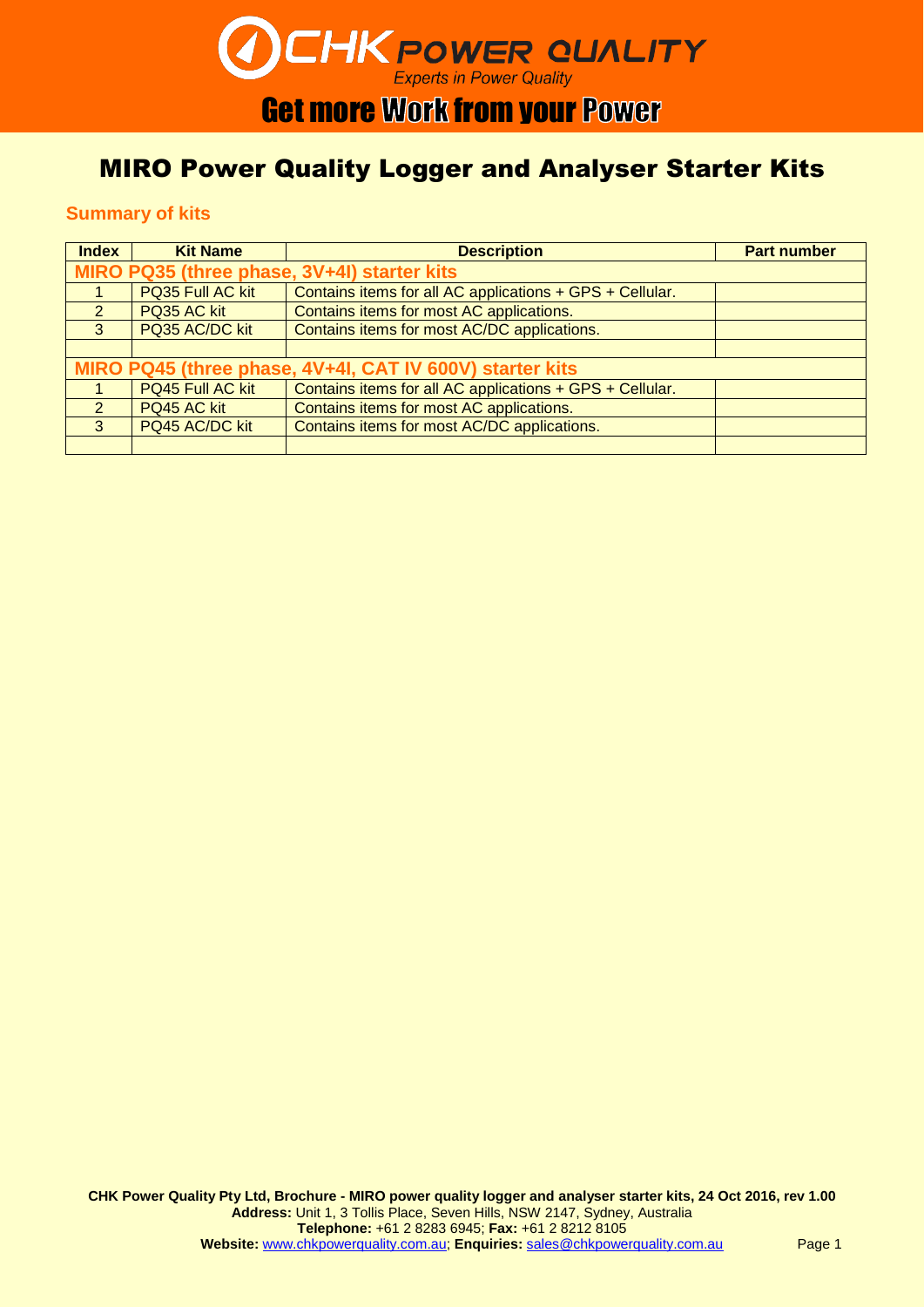

### **MIRO PQ35 (three phase, 3V+4I) starter kits**



### **PQ35 Full AC kit**

This kit contains items for all AC applications + GPS + Cellular.

| <b>Quantity</b> | <b>Description</b>                                                                                           | <b>Part number</b>  |
|-----------------|--------------------------------------------------------------------------------------------------------------|---------------------|
|                 | MIRO PQ35 Power Quality Logger and Analyser, certified to IEC61000-4-30<br>Class A + 1APQCOMM-UPGRD-3G/4G    | 1APQ35-3G/4G        |
|                 | Single phase power lead                                                                                      | 1APC4               |
|                 | Fused three phase lead with banana plugs and detachable small clamps<br>(crocodile clips): 4 wire $(3P + N)$ | 1AVL4C2             |
|                 | Tinned end fused attachment with fuses                                                                       | 1AAC4TE             |
|                 | Banana plug fused attachment with small clamps (crocodile clips)                                             | 1AAC4BC             |
| 4               | High sensitivity Rogowski coils for measuring current. Includes dual ranges of<br>500A and 3000A             | 1AFF3000-6-H        |
| $\overline{4}$  | 52 series clamp on current probes. Options: 100A or 500A or 1000A                                            | <b>1ACR</b> series  |
|                 | GPS antenna with magnetic mount                                                                              | <b>1AGPSANTM</b>    |
|                 | Temperature probe (ambient)                                                                                  | <b>1ATEMPSENAMB</b> |
|                 | Temperature probe (surface with magnetic mount)                                                              | <b>1ATEMPSENSUR</b> |
|                 | 12VDC regulated power adaptor                                                                                | 1ADC12VPS           |
|                 | Mini USB lead (a mini-B connector) for communications                                                        | <b>1AUSBMINIB</b>   |
|                 | Power quality instruments carry bag                                                                          | 1ACBP5              |
|                 | <b>CITRUS</b> application software                                                                           | <b>1ACITRUS</b>     |

### **PQ35 AC kit**

This kit contains items for most AC applications.

| <b>Quantity</b> | <b>Description</b>                                                                                             | <b>Part number</b> |
|-----------------|----------------------------------------------------------------------------------------------------------------|--------------------|
|                 | MIRO PQ35 Power Quality Logger and Analyser, certified to IEC61000-4-30<br>Class A                             | <b>1APQ35</b>      |
|                 | Single phase power lead                                                                                        | 1APC4              |
|                 | Fused three phase lead with banana plugs and detachable small clamps<br>(crocodile clips): $4$ wire $(3P + N)$ | 1AVL4C2            |
|                 | Tinned end fused attachment with fuses                                                                         | 1AAC4TE            |
|                 | Banana plug fused attachment with small clamps (crocodile clips)                                               | 1AAC4BC            |
| 4               | High sensitivity Rogowski coils for measuring current. Includes dual ranges of<br>500A and 3000A               | 1AFF3000-6-H       |
|                 | 12VDC regulated power adaptor                                                                                  | 1ADC12VPS          |
|                 | Mini USB lead (a mini-B connector) for communications                                                          | <b>1AUSBMINIB</b>  |
|                 | Power quality instruments carry bag                                                                            | 1ACBP5             |
|                 | <b>CITRUS</b> application software                                                                             | <b>1ACITRUS</b>    |

**CHK Power Quality Pty Ltd, Brochure - MIRO power quality logger and analyser starter kits, 24 Oct 2016, rev 1.00 Address:** Unit 1, 3 Tollis Place, Seven Hills, NSW 2147, Sydney, Australia **Telephone:** +61 2 8283 6945; **Fax:** +61 2 8212 8105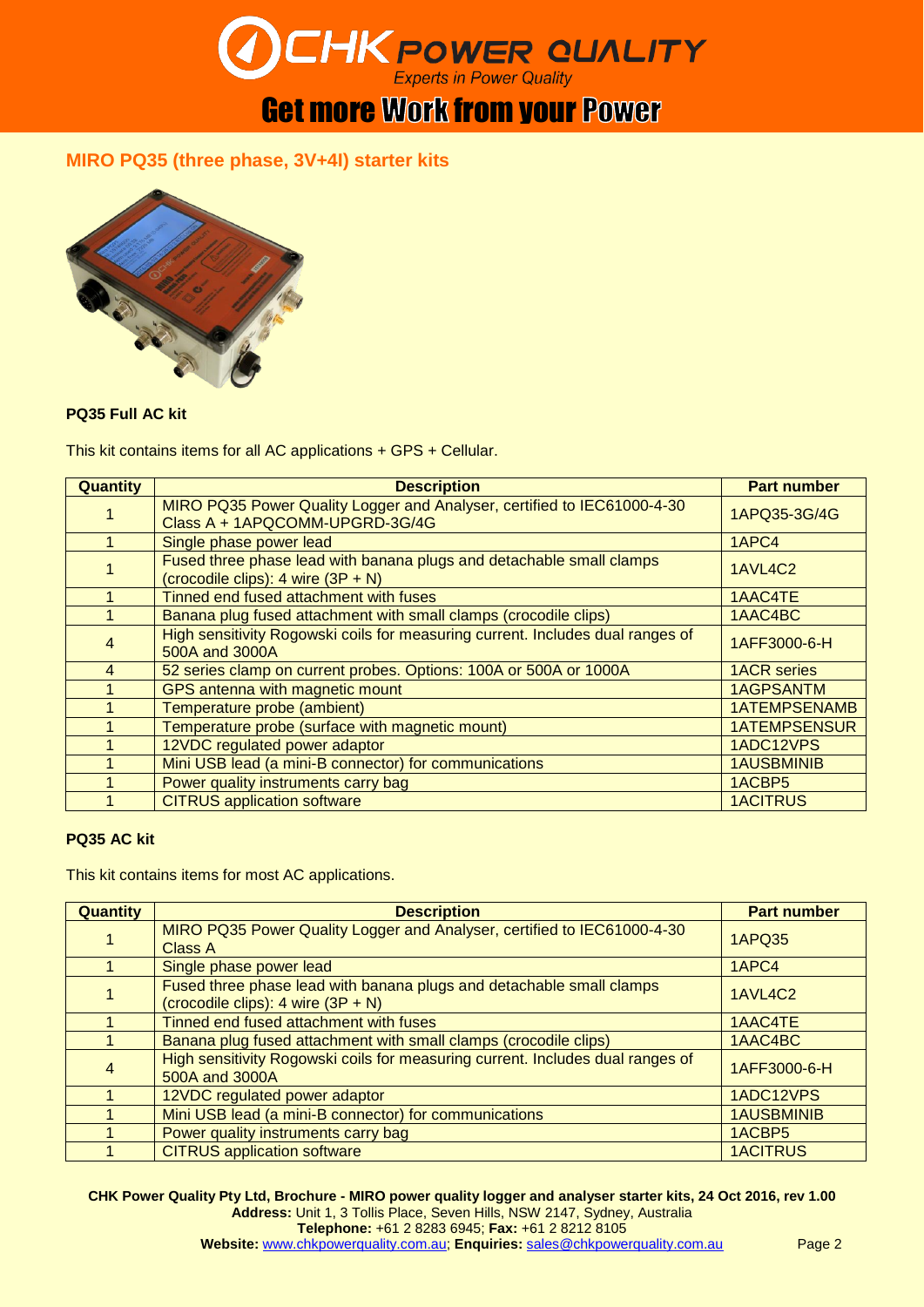

### **PQ35 AC/DC kit**

This kit contains items for most AC/DC applications.

| <b>Quantity</b> | <b>Description</b>                                                                                           | <b>Part number</b> |
|-----------------|--------------------------------------------------------------------------------------------------------------|--------------------|
|                 | MIRO PQ35 Power Quality Logger and Analyser, certified to IEC61000-4-30<br><b>Class A</b>                    | <b>1APQ35</b>      |
|                 | Single phase power lead                                                                                      | 1APC4              |
|                 | Fused three phase lead with banana plugs and detachable small clamps<br>(crocodile clips): 4 wire $(3P + N)$ | 1AVL4C2            |
|                 | Tinned end fused attachment with fuses                                                                       | 1AAC4TE            |
|                 | Banana plug fused attachment with small clamps (crocodile clips)                                             | 1AAC4BC            |
| 4               | High sensitivity Rogowski coils for measuring current. Includes dual ranges of<br>500A and 3000A             | 1AFF3000-6-H       |
| 4               | 52 series clamp on AC/DC 500A current probes                                                                 | <b>1ADCR500</b>    |
|                 | 12VDC regulated power adaptor                                                                                | 1ADC12VPS          |
|                 | Mini USB lead (a mini-B connector) for communications                                                        | <b>1AUSBMINIB</b>  |
|                 | Power quality instruments carry bag                                                                          | 1ACBP5             |
|                 | <b>CITRUS</b> application software                                                                           | <b>1ACITRUS</b>    |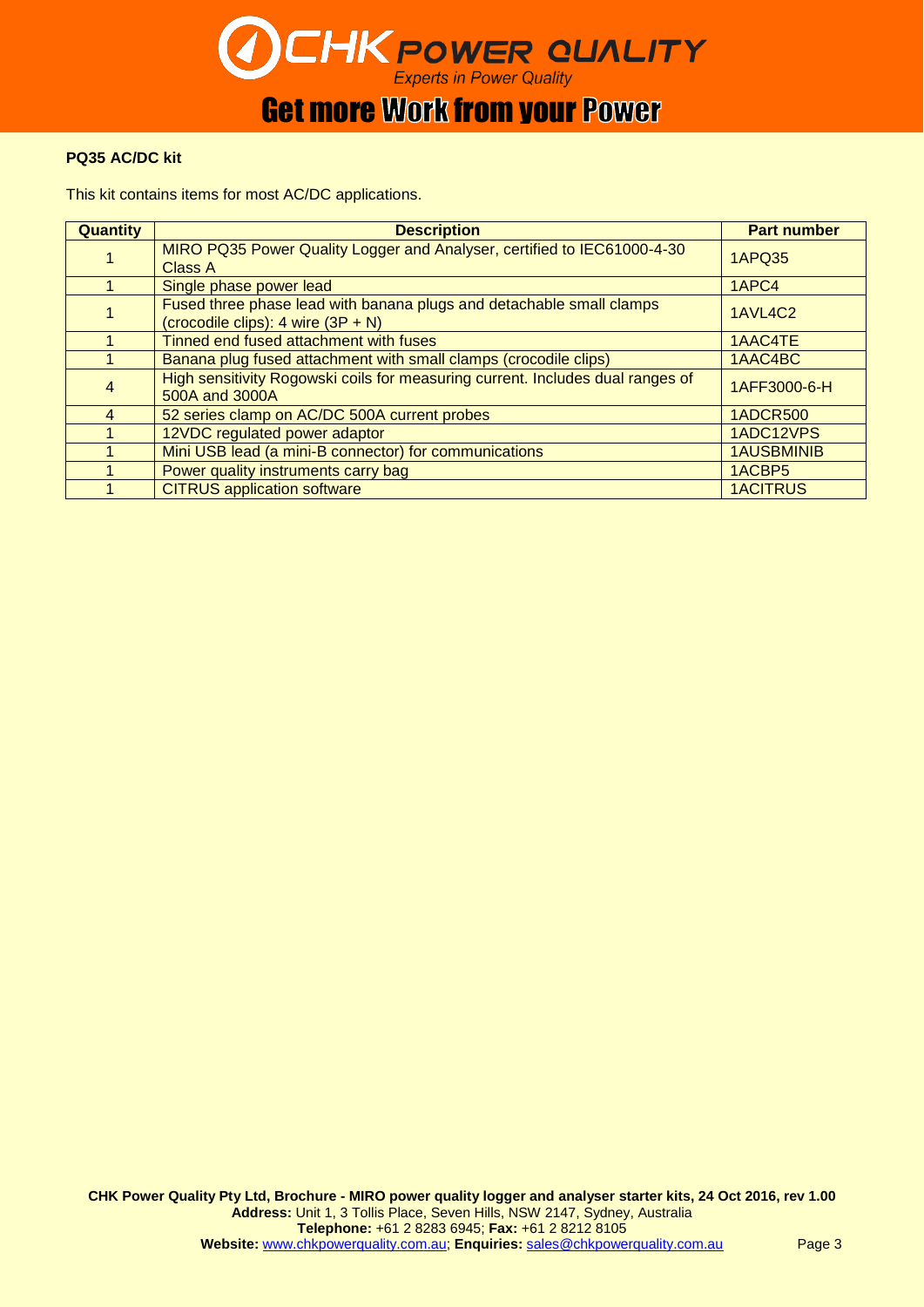

### **MIRO PQ45 (three phase, 4V+4I, CAT IV 600V) starter kits**



### **PQ45 Full AC kit**

This kit contains items for all AC applications + GPS + Cellular.

| <b>Quantity</b> | <b>Description</b>                                                                                               | <b>Part number</b>  |
|-----------------|------------------------------------------------------------------------------------------------------------------|---------------------|
|                 | MIRO PQ45 Power Quality Logger and Analyser, certified to IEC61000-4-30<br>Class A + 1APQCOMM-UPGRD-3G/4G        | 1APQ45-3G/4G        |
|                 | Single phase power lead                                                                                          | 1APC <sub>5</sub>   |
|                 | Fused three phase lead with banana plugs and detachable small clamps<br>(crocodile clips): 5 wire $(3P + N + G)$ | 1AVL5-B-C1          |
| 4               | High sensitivity Rogowski coils for measuring current. Includes dual ranges of<br>500A and 3000A                 | 1AF3000-6-H         |
| 4               | 52 series clamp on current probes. Options: 100A or 500A or 1000A                                                | <b>1ASC</b> series  |
|                 | GPS antenna with magnetic mount                                                                                  | <b>1AGPSANTM</b>    |
|                 | Temperature probe (ambient)                                                                                      | <b>1ATEMPSENAMB</b> |
|                 | Temperature probe (surface with magnetic mount)                                                                  | <b>1ATEMPSENSUR</b> |
|                 | 12VDC regulated power adaptor                                                                                    | 1ADC12VPS           |
|                 | Mini USB lead (a mini-B connector) for communications                                                            | <b>1AUSBMINIB</b>   |
|                 | Power quality instruments carry bag                                                                              | 1ACBP5              |
|                 | <b>CITRUS</b> application software                                                                               | <b>1ACITRUS</b>     |

### **PQ45 AC kit**

This kit contains items for most AC applications.

| <b>Quantity</b> | <b>Description</b>                                                                                               | <b>Part number</b> |
|-----------------|------------------------------------------------------------------------------------------------------------------|--------------------|
|                 | MIRO PQ45 Power Quality Logger and Analyser, certified to IEC61000-4-30<br><b>Class A</b>                        | <b>1APQ45</b>      |
|                 | Single phase power lead                                                                                          | 1APC <sub>5</sub>  |
|                 | Fused three phase lead with banana plugs and detachable small clamps<br>(crocodile clips): 5 wire $(3P + N + G)$ | 1AVL5-B-C1         |
| $\overline{4}$  | High sensitivity Rogowski coils for measuring current. Includes dual ranges of<br>500A and 3000A                 | 1AF3000-6-H        |
|                 | 12VDC regulated power adaptor                                                                                    | 1ADC12VPS          |
|                 | Mini USB lead (a mini-B connector) for communications                                                            | <b>1AUSBMINIB</b>  |
|                 | Power quality instruments carry bag                                                                              | 1ACBP5             |
|                 | <b>CITRUS</b> application software                                                                               | <b>1ACITRUS</b>    |